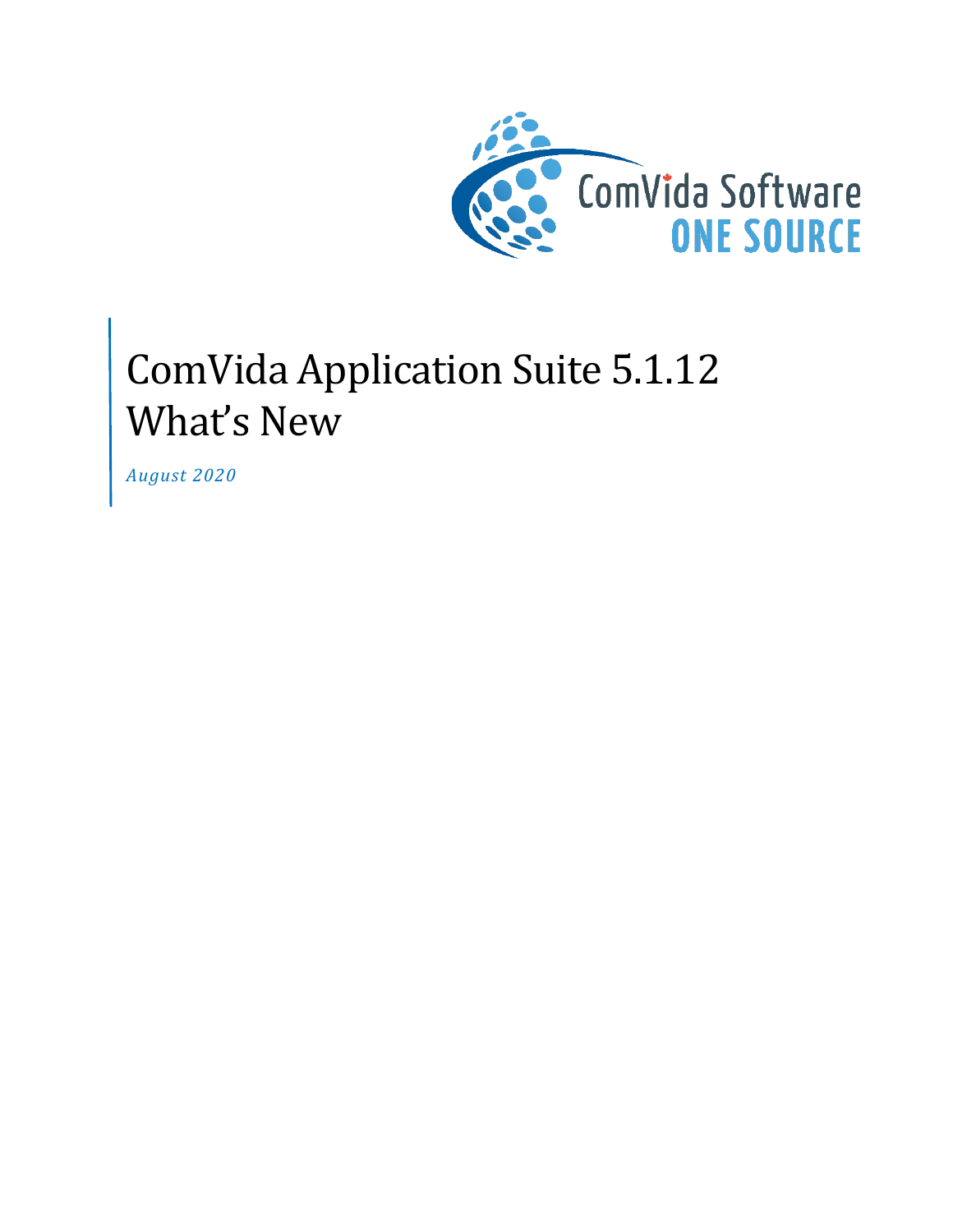

# Contents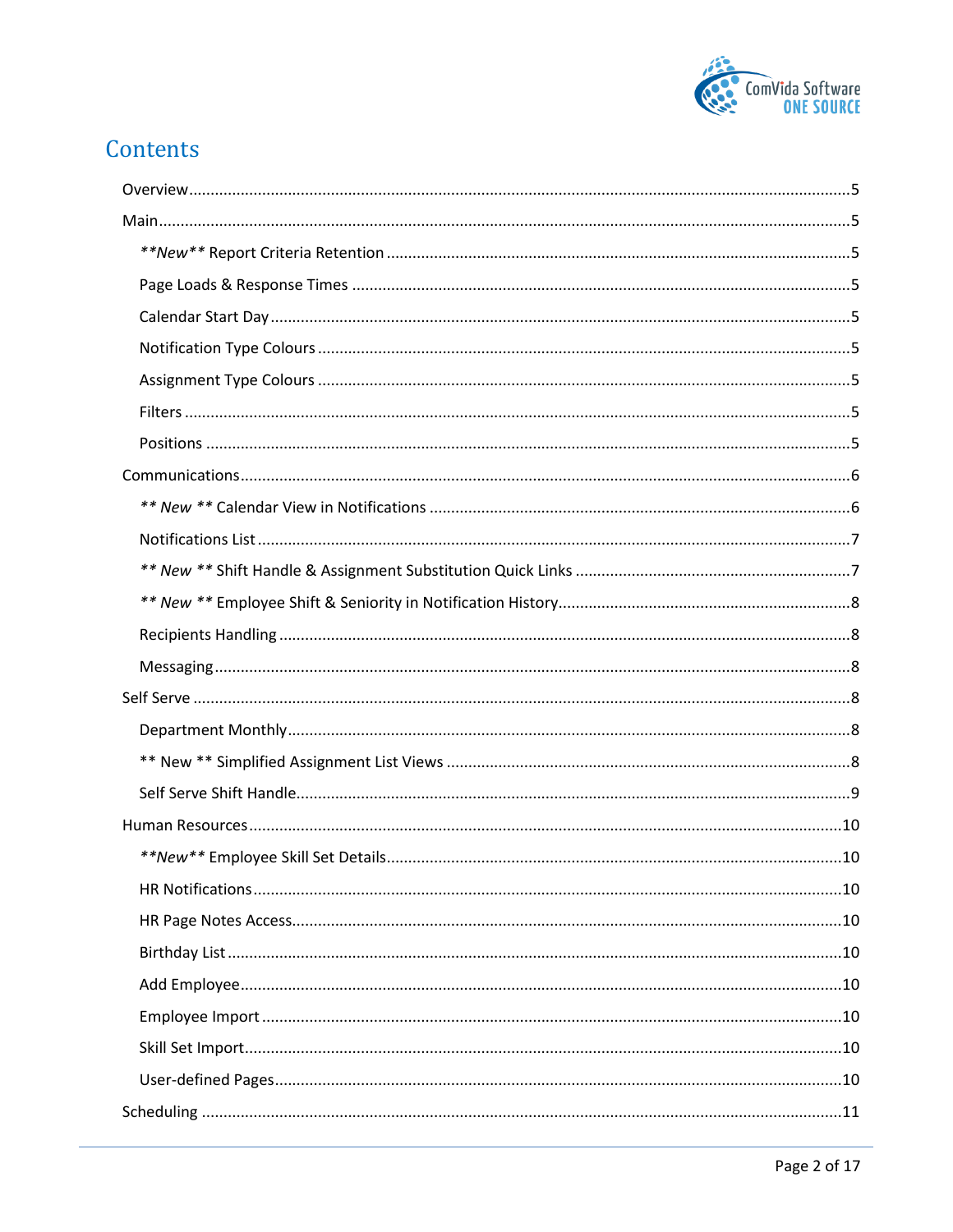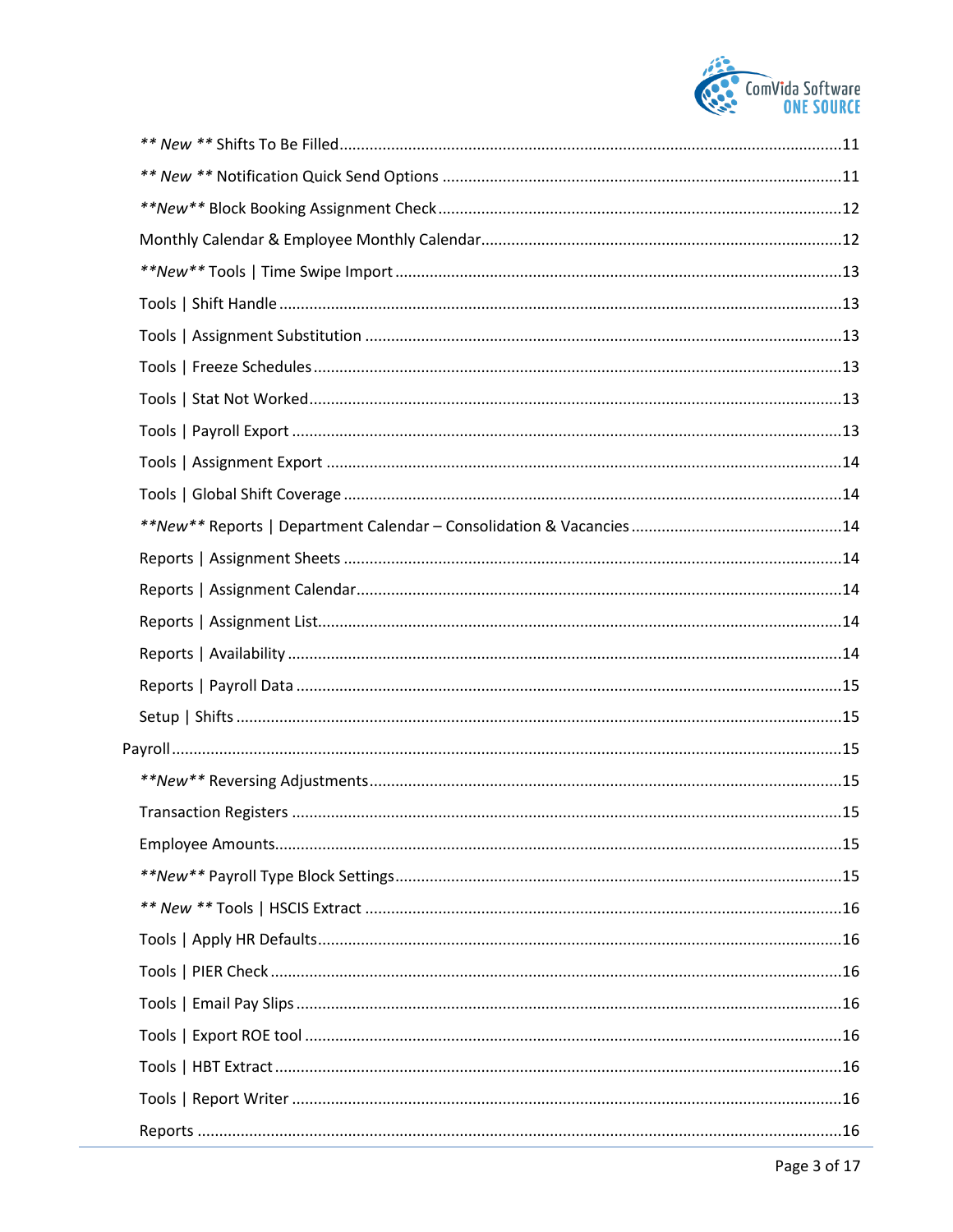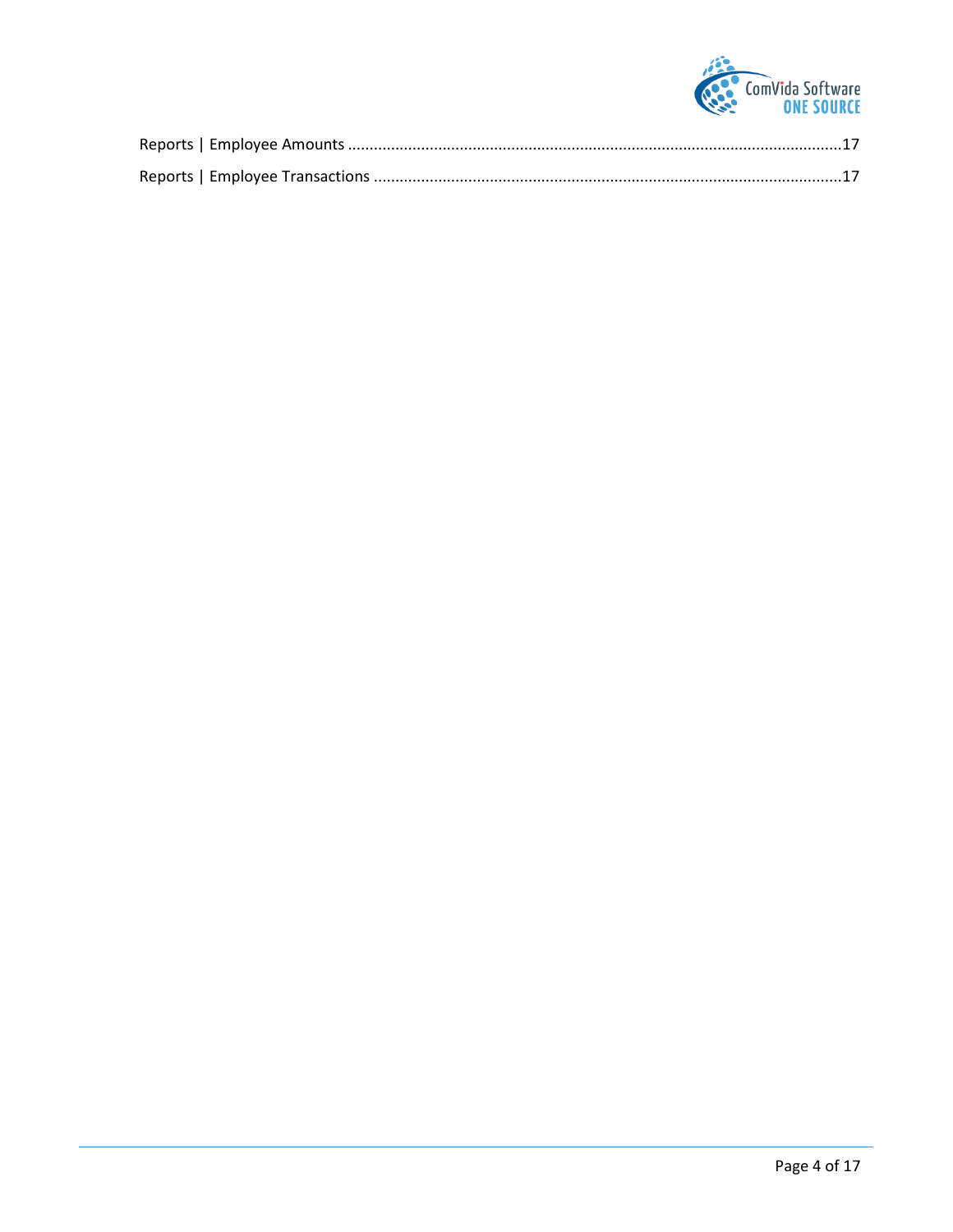

# <span id="page-4-0"></span>Overview

This release focused on enhancing key processes throughout the application suite, with a particular emphasis on Scheduling processes, Communications management, and data entry in both Payroll and AR/Trust. The highlights below provide a glimpse of the extensive improvements. User Guides, Course documents, and Tip Sheets will cover the changes and enhancements in more detail.

# <span id="page-4-1"></span>Main

# <span id="page-4-2"></span>*\*\*New\*\** Report Criteria Retention

Throughout CVC51, when a report is viewed, the report criteria will be retained in memory and applied to subsequent reports within the same area for the duration of the user's current working session.

A new *Clear Criteria* button has also been added to all report pages. It will clear the stored criteria and reset the selections to the default values. (#3398)

#### <span id="page-4-3"></span>Page Loads & Response Times

Pages and processes have been enhanced in several areas of CVC51, and depending on the system configuration, response times may be significantly improved. (#3259 & #3379)

# <span id="page-4-4"></span>Calendar Start Day

The Company Setting *MonthlyStartDay* will be applied to calendar pages in Self Serve and Scheduling, allowing sites to customize their calendar appearance. (#3434)

## <span id="page-4-5"></span>Notification Type Colours

Colours can now be assigned to the Notification Types, providing an extra visual aid for quick location and access to specific types of Notifications. The colours will be shown in the Notifications grid and used as the background colour in the new Notifications [calendar page.](#page-5-1) (#3442)



## <span id="page-4-6"></span>Assignment Type Colours

Colour samples are now included in the Colour dropdown list to assist with colour selection. (#3485)

#### <span id="page-4-7"></span>**Filters**

Modifying a Filter's Description, Is Shared or Active values will no longer clear the detailed filter settings in the lower part of the page. (#3396)

#### <span id="page-4-8"></span>**Positions**

Changing the values of two Positions that have the same Position code will no longer trigger a duplicates error. (#3419)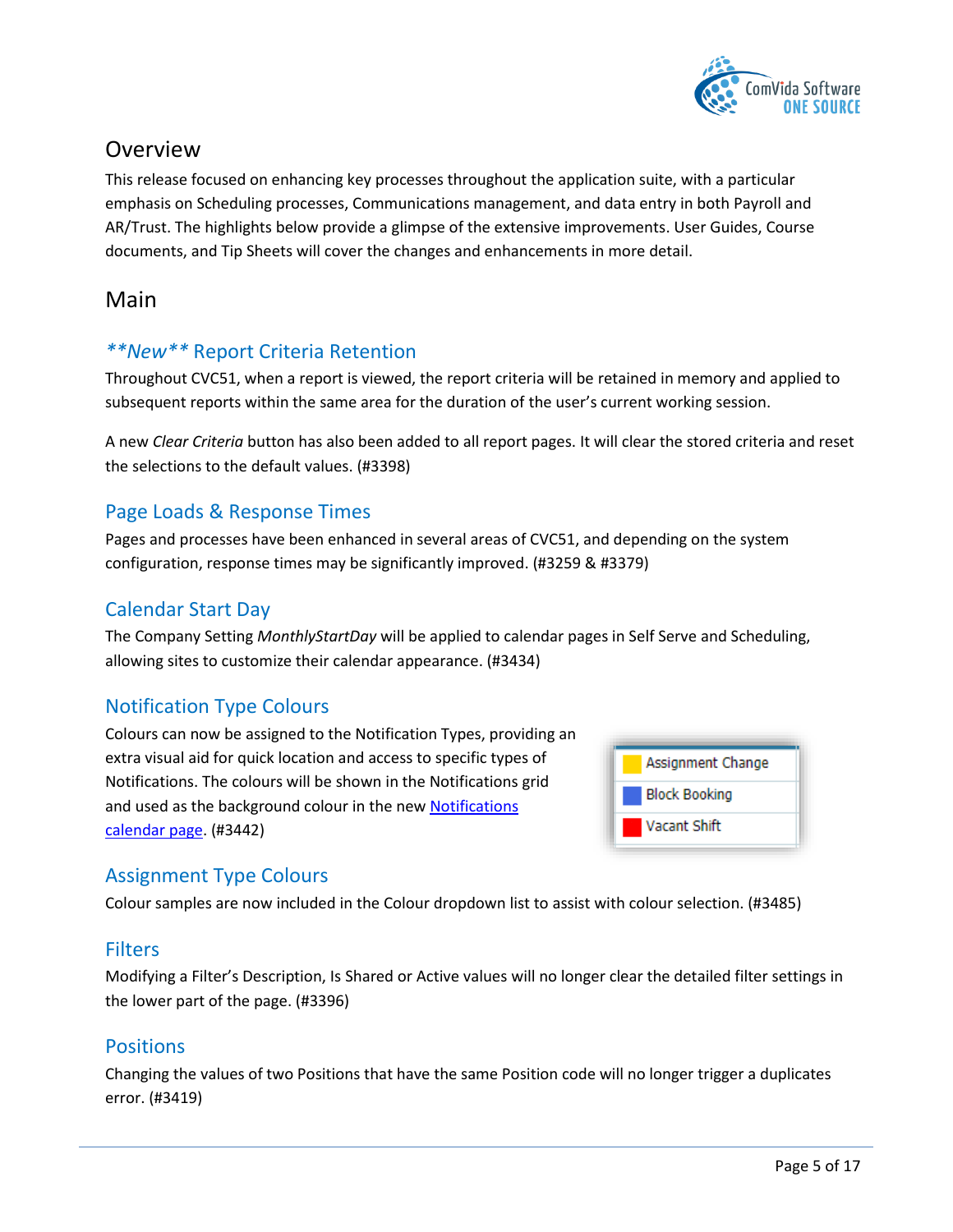

# <span id="page-5-0"></span>Communications

There are substantial enhancements to the Communications hub, including direct access to tools and information, a user-friendly calendar view, colour-coded notification types, improved context menus (rightclick menus), and tooltips.

# <span id="page-5-1"></span>*\*\* New \*\** Calendar View in Notifications

The new Notifications calendar in the Communications hub provides a quick a way to review current and upcoming Notifications. Notification status is indicated by the colour of the bar above the start/end time – Green is Open, Yellow is Information/Pending, Blue is Accepted, and Red is Declined.

Responses are also indicated right on the page – a green checkmark  $($   $\bullet$ ) indicates one or more Accept responses, a red circle with a line ( $\bigcirc$ ) indicates one or more Decline responses, and a blue information box  $\left( \frac{d\mathbf{I}}{dt} \right)$  indicates one or more Partial or Information Supplied responses.

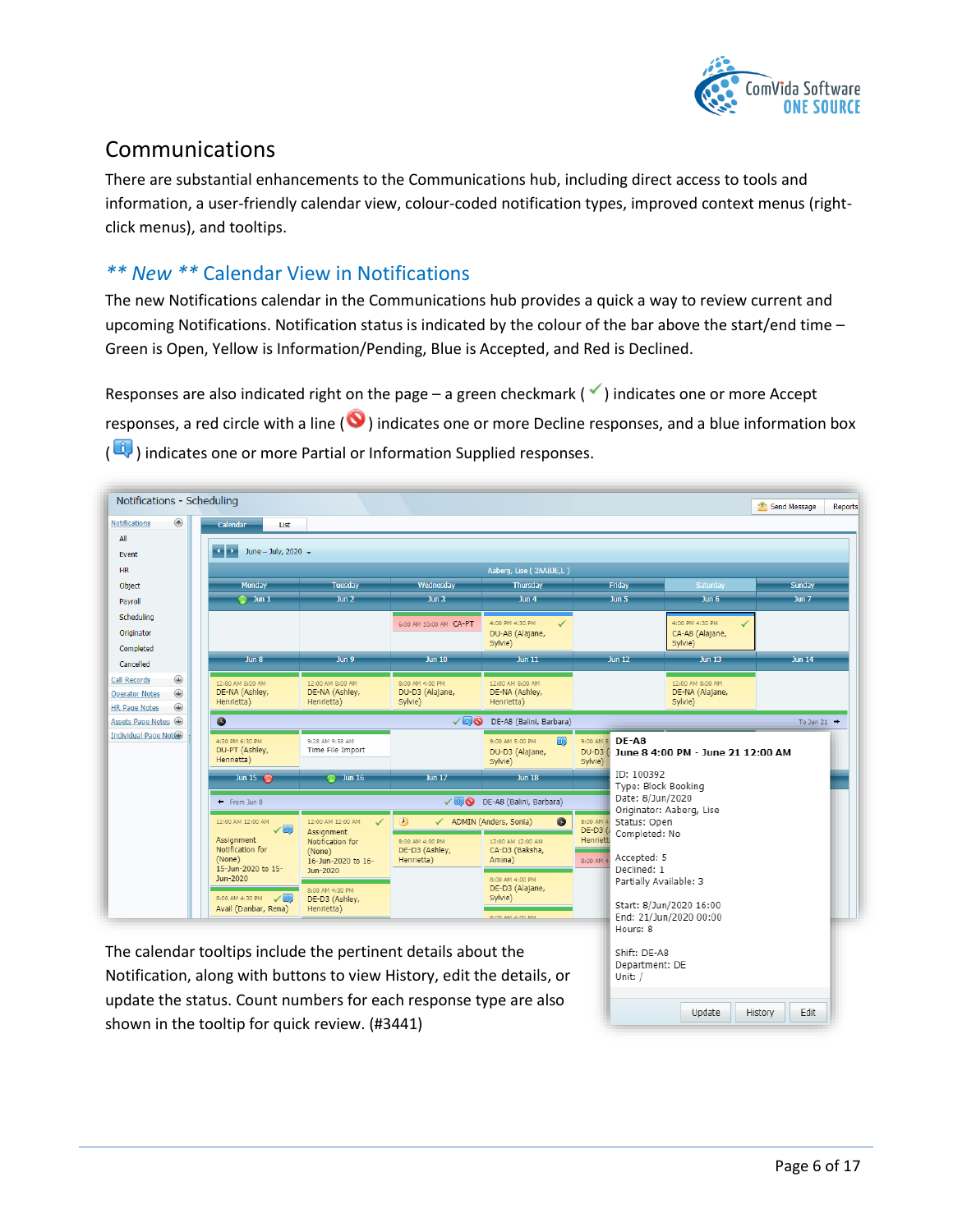

# <span id="page-6-0"></span>Notifications List

Notification Lists are quicker to respond to a right-click and now include the *current count of each response type* along with the selected colour for each Notification type. (#3342)

| Calendar              | <b>List</b>                  |                                         |              |                 |                                   |    |                    |                          |        |                                       |
|-----------------------|------------------------------|-----------------------------------------|--------------|-----------------|-----------------------------------|----|--------------------|--------------------------|--------|---------------------------------------|
|                       | ×<br>Start Date: 01-Jun-2020 | End Date: 09-Jul-2020                   |              | ⊡ ∂             |                                   |    |                    |                          |        |                                       |
| 囩<br>♣                | 國<br>Type                    | $\left  \cdot \right $<br><b>Status</b> | 囸            | ◉<br>$\sqrt{2}$ | Q<br>$\left  \frac{1}{2} \right $ | ID | 囸                  | <b>From</b>              | 區      | <b>Title</b>                          |
|                       | ₹                            | 7                                       | ۴            | $\mathcal{P}$   | Ŷ.                                |    | ۴                  |                          | ⊽      |                                       |
|                       | Vacation                     | <b>B</b> Info Suppl                     | 0            | 0               | 0                                 |    | 100412             | Aaberg, Lise (2AABJE,L)  |        | Vacation Request from 02-Jul          |
| ×                     | Assignment Change            | <b>◆ Open</b>                           | 0            | 0               | 0                                 |    | 100410             | Aaberg, Lise (2AABJE,L)  |        | Assignment Notification for Ba        |
| $\boldsymbol{\times}$ | <b>Assignment Change</b>     | $\triangle$ Open                        | $\mathbf{1}$ | $\bf{0}$        | $\overline{2}$                    |    | 100                | <b>Replace Set Set S</b> | BJE,L) | <b>Assignment Notification for Da</b> |
| ×                     | Assignment Change            | <b>◆ Open</b>                           | 1            | 0               | 0                                 |    | 100                | Decline                  | BJE,L) | Assignment Notification for Ar        |
| ×                     | Assignment Change            | <b>◆ Open</b>                           | 1            | 0               | 0                                 |    | 100                | $\checkmark$ Complete    | BJE,L) | Assignment Notification for (N        |
| ×                     | Assignment Change            | <b>◆ Open</b>                           | 3            | 0               | 1                                 |    | 100<br><b>STOP</b> | Cancel                   | BJE,L) | Assignment Notification for (N        |
| ×                     | Time File Import             | <b>◆ Open</b>                           | 0            | 0               | 0                                 |    | 100<br>0           | Comment                  | BJE,L) | Time File Import                      |
| $\times$              | <b>Block Booking</b>         | <b>◆ Open</b>                           | 5            | 1               | 3                                 |    | 100<br>ю           | Send Message             | BJE,L) | <b>Block Booking Notification for</b> |
| ×                     | Vacant Shift                 | <b>◆ Open</b>                           | 0            | 0               | 0                                 |    | 0<br>100           | History                  | BJE,L) | Vacant Shift CA-PT on 03-Jun          |
|                       |                              |                                         |              |                 |                                   |    |                    | <b>∕</b> Edit Details    |        |                                       |
|                       |                              |                                         |              |                 |                                   |    |                    | View Details             |        |                                       |
|                       |                              |                                         |              |                 |                                   |    | ¢                  | Copy                     |        |                                       |
|                       |                              |                                         |              |                 |                                   |    |                    | d Print                  |        |                                       |

For quick clean-up, the Status and Complete columns in the Notifications List are both enabled for batch edit. To ensure Notifications are handled before being set to Completed, they must first be saved as Accepted, Declined, or Cancelled. (#3489)

# <span id="page-6-1"></span>*\*\* New \*\** Shift Handle & Assignment Substitution Quick Links

For quick assignment changes, the History grids of Scheduling Notifications now include links to *directly shift handle or perform assignment substitution* on the selected employee. (#3240)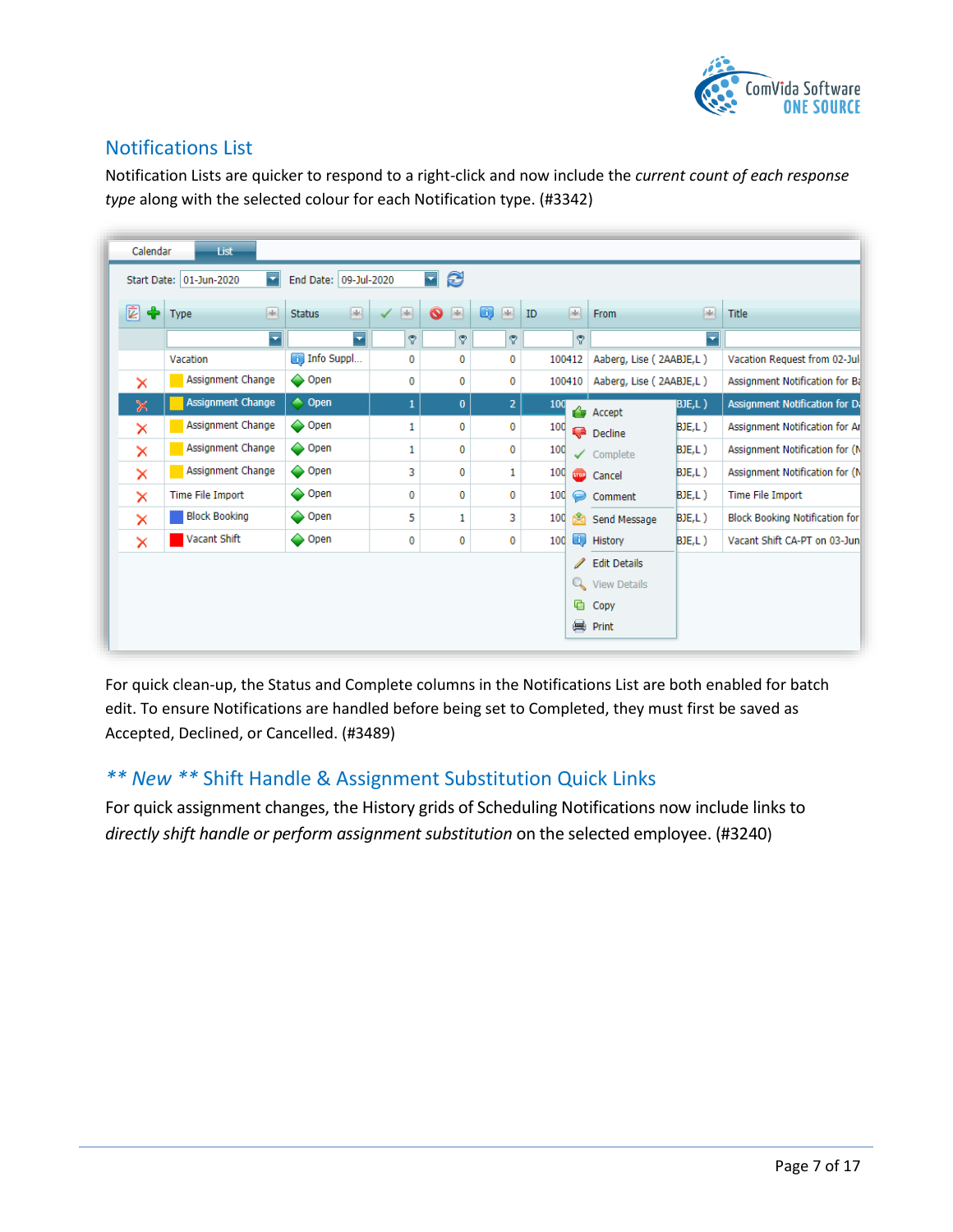

# <span id="page-7-0"></span>*\*\* New \*\** Employee Shift & Seniority in Notification History

Assigning the most senior employee to a shift is even easier now that the History grids of Scheduling Notifications include the *employee's seniority and current shift*. (#3488)

|                     | History - 100392   |                   |                          |                        |                           |                                         |  |  |  |
|---------------------|--------------------|-------------------|--------------------------|------------------------|---------------------------|-----------------------------------------|--|--|--|
|                     | Mr.<br><b>Date</b> | M.<br><b>Type</b> | M.<br><b>Employee</b>    | MA<br><b>Seniority</b> | <b>Shift</b><br><b>MA</b> | $\left  \cdot \right $<br><b>Status</b> |  |  |  |
| ۰<br>4              | 09-Jun-2020 09:28  | <b>Response</b>   | Thomas, Sylvie (THOM,S)  | 1022.32                | <b>Avail</b>              | <b>Accepted</b>                         |  |  |  |
| $\oplus \oplus$     | 09-Jun-2020 09:20  | Response          | Thomas, Sylvie (THOM,S)  | 1022.32                | Avail                     | <b>O</b> Declined                       |  |  |  |
| $\oplus \oplus$     | 09-Jun-2020 09:20  | Response          | Smith, Jayne (SMIT, J)   | 845.54                 | Avail                     | $\swarrow$ Accepted                     |  |  |  |
| $\oplus \oplus$     | 09-Jun-2020 09:20  | Response          | Smith, Oscar (SMITH, O)  | 904.46                 | Avail                     | <b>D</b> Info Supplie                   |  |  |  |
| $\mathbf{Q} \oplus$ | 09-Jun-2020 09:19  | Response          | Walker, Stephen (WALK,S  | 1110.71                | DE-A8                     | $\swarrow$ Accepted                     |  |  |  |
| $\oplus \oplus$     | 09-Jun-2020 09:19  | Response          | Smith, Mary (SMITH, M)   | 875.00                 | Avail                     | <b>D</b> Info Supplie                   |  |  |  |
| $\oplus \oplus$     | 09-Jun-2020 09:19  | Response          | Smith, Quincy (SMITH, Q) | 933.93                 | Avail                     | $\swarrow$ Accepted                     |  |  |  |
| $\oplus$            | 08-Jun-2020 13:40  | Response          | Balini, Barbara (BALI,B) | 15897.00               | Vac                       | <b>D</b> Info Supplie                   |  |  |  |
| $\mathbf{Q} \oplus$ | 08-Jun-2020 13:39  | Response          | Vagay, Charles (VAGA,C)  | 1081.25                | Avail                     | $\swarrow$ Accepted                     |  |  |  |

## <span id="page-7-1"></span>Recipients Handling

When updating the Recipients list in a new Notification, there is no longer an error when adding or removing recipient(s). (#3483)

The Operator Notes page now refreshes the recipient information when a new note is saved. (#2969)

## <span id="page-7-2"></span>**Messaging**

A race condition, when two employees respond to a message simultaneously, will no longer result in one receiving *an Item has been changed by someone else...* message, the system will save both responses. (#3082)

# <span id="page-7-3"></span>Self Serve

## <span id="page-7-4"></span>Department Monthly

A new Scheduling Setting, *PersDeptMonthlyByAssnRules* allows employees with access to the Self Serve Department Monthly page to view published schedules for the departments included in their Assignment Rules table. (#3354)

## <span id="page-7-5"></span>\*\* New \*\* Simplified Assignment List Views

Employees can now view their assignments in a more *simplified format*. The Assignment List page and the Assignment Edit dialog for the Monthly and Annual pages will display fewer fields when the user's Edit Assignment Details security right is set to None.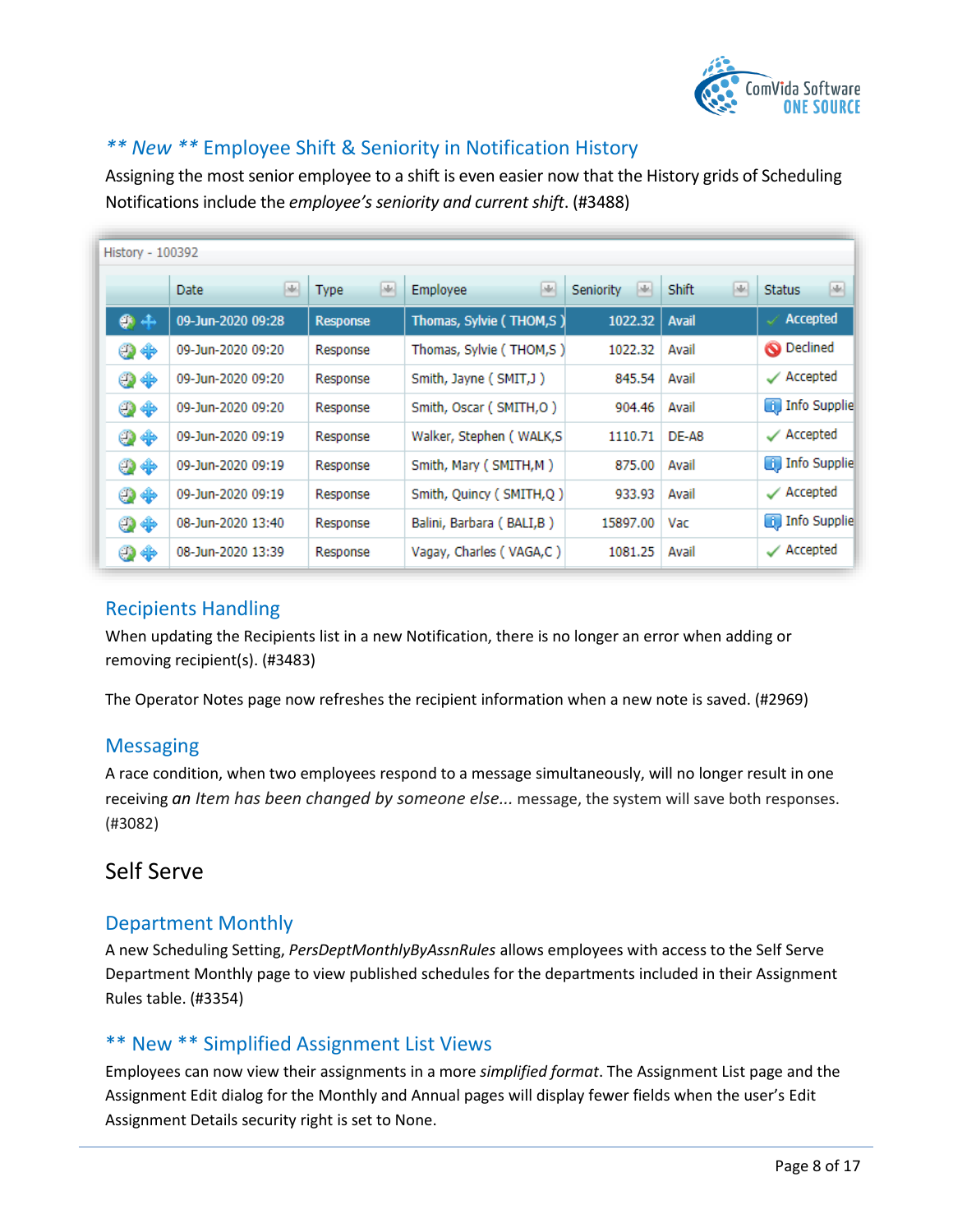

Employees can also be given the ability to verify their assignments and change their Start Time and Stop Time by setting Verify Assignments right along with the page right (Assignment List, Monthly and/or Annual) to Modify. Note that the individual Shift's *Modify By Employee* setting still controls any changes to the assignment details. (#3521)

| 巫<br>Shift<br><b>Date</b>   | 團<br>Start Time | End Time $\mathbb{R}$     |                        |                                    |                                                                         |
|-----------------------------|-----------------|---------------------------|------------------------|------------------------------------|-------------------------------------------------------------------------|
|                             |                 |                           | 巫<br>Hours             | $\left  \cdot \right $<br>Pay Code | 國<br>Department                                                         |
| ⋝                           | E               |                           | $\left  \cdot \right $ | न                                  | ⋤                                                                       |
| PRAdm<br>16-Jul-2020        | 08:00           | 16:00                     | 7.50                   | RegPay                             | <b>ADMIN</b> - Administration                                           |
| 17-Jul-2020<br>PRAdm        | 08:00           | 16:00                     | 7.50                   | RegPay                             | <b>ADMIN - Administration</b>                                           |
| 18-Jul-2020                 | 15:00           | 23:00                     | 8.00                   |                                    | WE - West Coast                                                         |
| 19-Jul-2020<br>xx - DayOff  | 00:00           | 00:00                     | 0.00                   |                                    | WE - West Coast                                                         |
| 20-Jul-2020<br><b>PRAdm</b> | 08:00           | 16:00                     | 7.50                   | RegPay                             | <b>ADMIN - Administration</b>                                           |
| PRAdm<br>21-Jul-2020        | 08:00           | 16:00                     | 7.50                   | RegPay                             | <b>ADMIN - Administration</b>                                           |
| 22-Jul-2020<br>PRAdm        | 08:00           | 16:00                     | 7.50                   | <b>RegPay</b>                      | <b>ADMIN - Administration</b>                                           |
| PRAdm<br>23-Jul-2020        | 08:00           | 16:00                     | 7.50                   |                                    | <b>ADMIN</b> - Administration                                           |
| PRAdm<br>24-Jul-2020        | 08:00           | 16:00                     | 7.50                   | RegPay                             | <b>ADMIN - Administration</b>                                           |
| 25-Jul-2020<br>xx - DayOff  | 00:00           | 00:00                     | 0.00                   |                                    | WE - West Coast                                                         |
| 26-Jul-2020<br>xx - DayOff  | 00:00           | 00:00                     | 0.00                   |                                    | WE - West Coast                                                         |
| PRAdm<br>27-Jul-2020        | 08:00           | 16:00                     | 7.50                   | RegPay                             | <b>ADMIN - Administration</b>                                           |
| <b>PRAdm</b><br>28-Jul-2020 | 08:00           | 16:00                     | 7.50                   | RegPay                             | <b>ADMIN - Administration</b>                                           |
| 29-Jul-2020<br>PRAdm        | 08:00           | 16:00                     | 7.50                   |                                    | <b>ADMIN - Administration</b>                                           |
| PRAdm<br>30-Jul-2020        | 08:00           | 16:00                     | 7.50                   | RegPay                             | <b>ADMIN - Administration</b>                                           |
| PRAdm<br>31-Jul-2020        | 08:00           | 16:00                     |                        |                                    | <b>ADMIN - Administration</b>                                           |
|                             |                 | <b>AvailE - Avail Eve</b> |                        |                                    | No Pay<br>No Pay<br>RegPay<br>No Pay<br>No Pay<br>RegPay<br>7.50 RegPay |

Note: Self Serve security rights may need to be adjusted after this update – the page right now controls access to add/edit/delete options on each page, rather than the more global Edit Assignment Details right. Tip Sheets are available for more details on configuration options.

## <span id="page-8-0"></span>Self Serve Shift Handle

Employees with a View or No Access right to *Edit Assignment Details* will no longer see the extended

assignment fields in the Shift Handle dialog, but they will still be able to Shift Handle their assignments (as long as they have access to Shift Handling). (#3521)

The option to enter notes during Shift Handling will only be available when the user's View Assignment Notes security right is Modify or higher. (#3521)

| Change Shift<br>Add Shift © Delete Shift                  | ы<br>$xx - DayOff$<br>Shift:                                                                                                                       |
|-----------------------------------------------------------|----------------------------------------------------------------------------------------------------------------------------------------------------|
|                                                           | Ξ<br>AvailE - Avail Eve<br>To:                                                                                                                     |
| E<br>로<br>To: 25-Jul-2020<br>From: 25-Jul-2020            |                                                                                                                                                    |
|                                                           |                                                                                                                                                    |
|                                                           |                                                                                                                                                    |
|                                                           |                                                                                                                                                    |
|                                                           |                                                                                                                                                    |
|                                                           |                                                                                                                                                    |
| L.                                                        |                                                                                                                                                    |
|                                                           |                                                                                                                                                    |
|                                                           |                                                                                                                                                    |
| $\left  \frac{1}{2} \right $<br>Hours: .00<br>Hours: 0.00 |                                                                                                                                                    |
|                                                           | <b>Shift Details</b><br><b>O</b> Use Defaults<br>○ Override<br>16:00<br>00:00<br>Start:<br>Start:<br>08:00<br>$\hat{ }$<br>00:00<br>Stop:<br>Stop: |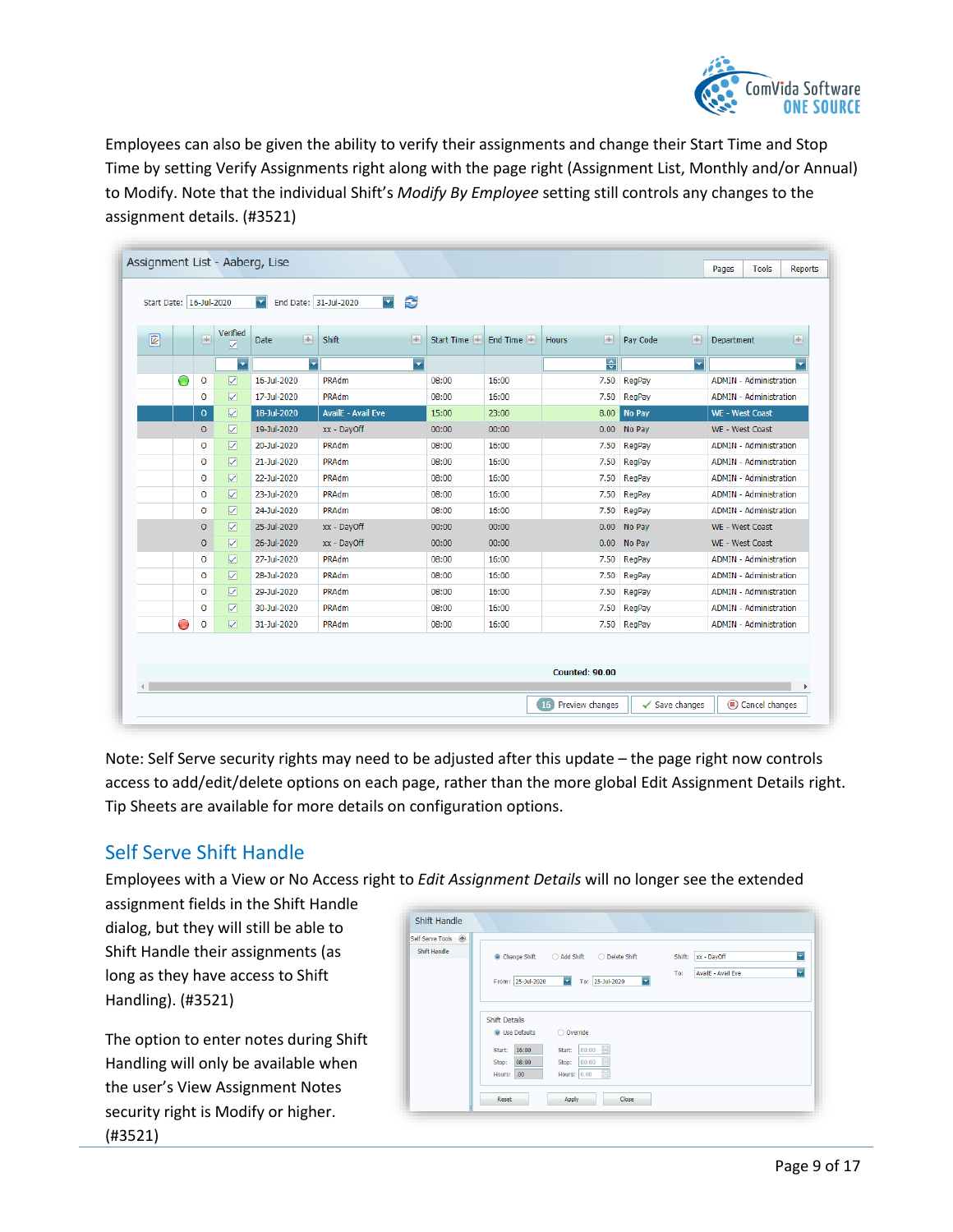

For employees with the ability to modify assignment notes, the Shift Handle Note text box will be disabled after Apply is clicked and will be enabled again when one or more criteria has been entered. (#3507)

## <span id="page-9-0"></span>Human Resources

## <span id="page-9-1"></span>*\*\*New\*\** Employee Skill Set Details

A new Details field is available in the Employee Skill Sets table. It can be used to store information related to a specific employee's Skill Set, e.g., course information, license numbers, or prerequisites. (#3387)

#### <span id="page-9-2"></span>HR Notifications

The Notifications page in HR has also been updated to show Seniority and Shift along with links to Shift Handle and Assignment Substitution in the History view for all Scheduling Notifications. (#3240 & #3488)

#### <span id="page-9-3"></span>HR Page Notes Access

Clicking the Page Notes icon on HR Pages will automatically default to Add mode in the Page Notes area of the Communications hub. (#2623)

#### <span id="page-9-4"></span>Birthday List

The Birthday List report will no longer include the employee's birth year when Age is not included. (#2517)

#### <span id="page-9-5"></span>Add Employee

When creating a new employee, the Copy Employee list will be limited to employees in the current operator's Employee Groups. (#3409)

The user will be prompted for confirmation when creating an employee with a future effective date. (#3267)

When an invalid Social Insurance Number is entered while creating an employee, an error message will be displayed, but all fields will retain their previous value. (#2996)

#### <span id="page-9-6"></span>Employee Import

The Employee Import will correctly handle Display Names with a space and will store updated values correctly. (#3162 & #3063)

#### <span id="page-9-7"></span>Skill Set Import

The Skill Set Import tool can now be used to add and edit Employee Skill Sets in a batch edit format. (#2975)

#### <span id="page-9-8"></span>User-defined Pages

Several minor updates were made to the user-defined pages in HR to ensure data is displayed, updated, and deleted seamlessly. (#3219, #3536, #3407, #3298, & #3298)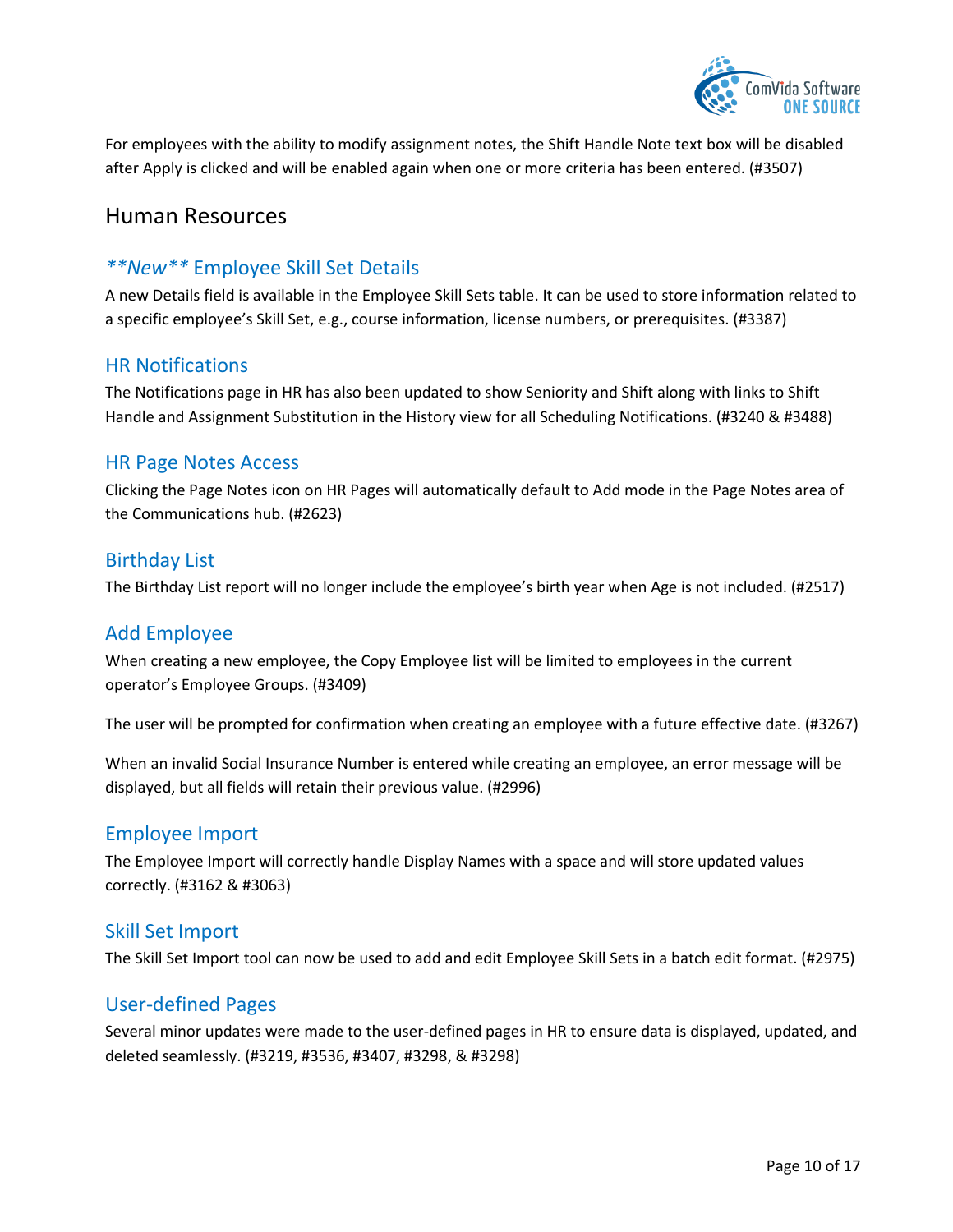

# <span id="page-10-0"></span>Scheduling

#### <span id="page-10-1"></span>*\*\* New \*\** Shifts To Be Filled

The Shifts grid in the Shifts To Be Filled page now includes the ability to edit the Shift coverage on the fly. To edit the coverage of any shift, click the pencil  $($  ) to the right of the Coverage title or right-click any shift.

The Edit Coverage dialog will even display a list of employees currently scheduled to work that shift on the selected date. (#3237)

The Shift Master has also been updated to show shifts that are vacant when *either the hours or the employees are short*. (#3222)

#### Working with

Overtime rules is also easier now that the Available Employees grid includes the *OT Type*. The new column can be sorted or filtered as necessary (#3455).

## <span id="page-10-2"></span>*\*\* New \*\** Notification Quick Send Options

With message details now being stored in Call Records, several sites have asked for a quicker way to Notify Employees from the Shifts To Be Filled page, Block Booking page, and/or Shift Handling tool. To

accommodate this, new SS Settings have been added that will enable a Quick Send process that bypasses the Edit Notification dialog and goes directly to the Send Message dialog.

|  | BlockBookingNotificationQuickSend | Yes |
|--|-----------------------------------|-----|
|  | ShiftHandleNotificationQuickSend  | Yes |
|  | ShiftsTBFNotificationQuickSend    | Yes |

| Shifts To Be Filled                                      |              |                         |              |             |              |              |                        |                       |                          |                                |                               |                  |      |   |
|----------------------------------------------------------|--------------|-------------------------|--------------|-------------|--------------|--------------|------------------------|-----------------------|--------------------------|--------------------------------|-------------------------------|------------------|------|---|
|                                                          |              |                         |              |             |              |              |                        |                       |                          | Coverage $\mathscr{D}$         |                               |                  |      |   |
| ē<br>區<br>Shift                                          |              |                         |              |             | <b>AR</b>    | <b>Start</b> | $\left  \cdot \right $ | $\overline{1}$<br>End | Employees                | Actual +                       | Hours +                       | Actual +         |      |   |
| $\overline{\mathbf{v}}$                                  |              | CA-D3 - Carson 8am-4pm  |              |             |              | 08:00        |                        | 16:00                 | 4                        | 3                              | 32.00                         | 24.00            |      |   |
| $\blacktriangledown$                                     |              | CA-PT - Carson Part day |              |             |              | 06:00        |                        | 10:00                 | 1                        | $\Omega$                       | 4.00                          | 0                |      |   |
| <b>Edit Coverage</b>                                     |              |                         |              |             | ---          |              | 14:00                  | 1                     | $\Omega$                 | 4.00                           | 0                             |                  |      |   |
|                                                          |              |                         |              |             |              |              |                        | 08:00                 | 1                        | 0                              | 8.00                          | 0                |      |   |
| Shift Coverage Date: 28-Aug-2020                         |              |                         | ≂            |             |              |              |                        | 16:00                 | 1                        | $\Omega$                       | 2.00                          | 0                |      |   |
| Shift:<br>DE-D3 - Dempster 8am-4pm                       |              |                         |              | ┳           |              | 즦            |                        |                       |                          | 18:30                          | 1                             | 0                | 2.00 | 0 |
| Actual Employees: 2. Actual Hours: 16<br><b>Employee</b> | Position     |                         | <b>Start</b> | <b>Stop</b> | <b>Hours</b> |              |                        | OT Type               | <b>AR</b><br>Oualified * | Current $\frac{1}{2}$<br>Houre | $\frac{1}{2}$<br><b>Start</b> | <b>AR</b><br>End |      |   |
| Alajane, Sylvie                                          | <b>FTNAW</b> |                         | 08:00        | 16:00       | 8.00         |              |                        | <b>Hours Betw</b>     | Q. Enter text to filter  |                                | 0:00                          | 00:00            |      |   |
| Balini, Barbara                                          | <b>FTNAW</b> |                         | 08:00        | 16:00       | 8.00         |              |                        | Weekly                | (Blanks)<br>(Non blanks) |                                | 0:00                          | 00:00            |      |   |
|                                                          |              |                         |              |             |              |              |                        | am HB & Daily         | (None)                   |                                | 8:00                          | 16:00            |      |   |
| OK                                                       |              | Cancel                  |              |             |              |              |                        | (None)                | Daily Double<br>Weekly   |                                | b:00                          | 00:00            |      |   |
| $\mathbf{C} \oplus$                                      | П            | Thomas, Sylvie          |              |             | Avail        |              |                        | (None)                | <b>Hours Between</b>     |                                | b:00                          | 00:00            |      |   |
| LO                                                       |              |                         |              |             | Avail        |              |                        |                       | HB & Daily               |                                |                               |                  |      |   |
|                                                          | П            | Tebelin, Emilia         |              |             |              |              |                        | (None)                |                          |                                | b:00                          | 00:00            |      |   |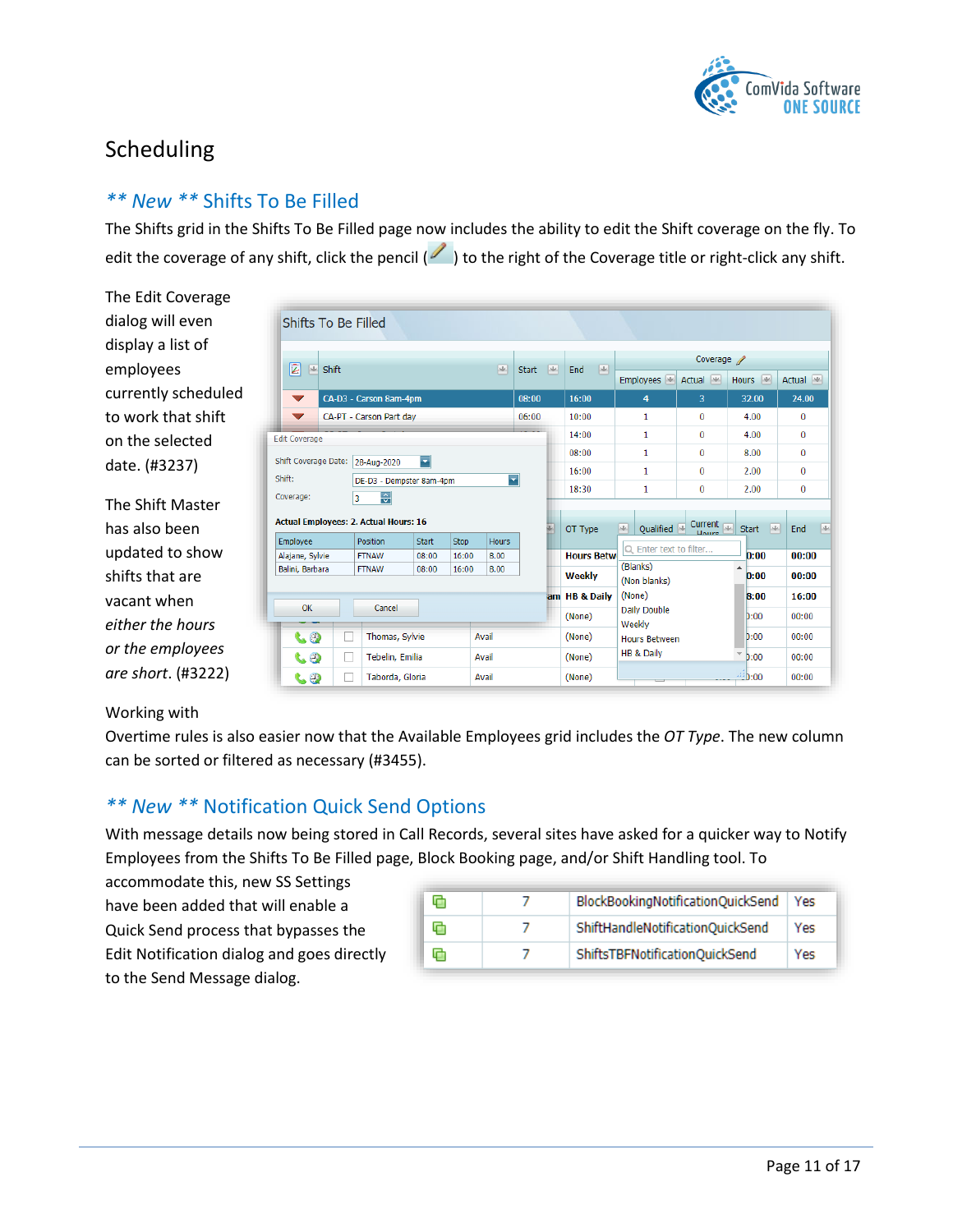

# <span id="page-11-0"></span>*\*\*New\*\** Block Booking Assignment Check

To assist schedulers when managing vacancies or time-off requests for a block of dates, the Block Booking has been updated with new options to check for Overtime & Skill Set deficiencies as well as filter employees by Assignment Rules.

|                      |                                                                                                                   |              |                                                                                                                    |               |                |                            |                                      |                                    |                          | Casual                        | $\otimes$ - $-$         |
|----------------------|-------------------------------------------------------------------------------------------------------------------|--------------|--------------------------------------------------------------------------------------------------------------------|---------------|----------------|----------------------------|--------------------------------------|------------------------------------|--------------------------|-------------------------------|-------------------------|
| <b>Block Booking</b> |                                                                                                                   |              |                                                                                                                    |               |                |                            |                                      |                                    | Pages                    | <b>Tools</b>                  | <b>Reports</b><br>Suppo |
|                      | Only Show Fully Available<br>8<br>Z<br>E.<br>End Date: 13-Aug-2020<br>Start Date: 10-Aug-2020<br><b>Employees</b> |              |                                                                                                                    |               |                |                            |                                      | Focus On: Balini, Barbara (BALI,B) | $\otimes$ $\blacksquare$ | $\vee$ Apply Assignment Rules |                         |
| $\bullet$            | $\overline{\phantom{a}}$                                                                                          | E            | 両<br><b>Employee Name</b>                                                                                          | 匣<br>Code     | 巫<br>Seniority | <b>I</b><br>Department     | 10-Aug (Mon) $\overline{\mathbb{L}}$ | 11-Aug (Tue) $\Box$                | 12-Aug (Wed) $\Box$      | 13-Aug (Thu) $\Box$           | <b>Worked Hours</b>     |
| 4                    |                                                                                                                   | П            | Balini, Barbara                                                                                                    | <b>BALLB</b>  | 15897.00       | CARSON                     | $DE-AB$                              | DE-A8                              | $DE-AB$                  | $DE-AB$                       | 32.00                   |
| ⊕                    | ,,                                                                                                                | $\checkmark$ | Wong, Teresa                                                                                                       | WONG.T        | 1169.64        | <b>DU - Dunbar</b>         | <b>ADMIN</b><br>$CA-AB$              | <b>ADMIN</b>                       | <b>ADMIN</b>             | <b>ADMIN</b>                  | 40.00                   |
|                      |                                                                                                                   |              | Overtime [Daily] on: Aug 10, 11, 12, 13. Overtime [Weekly] on: Aug 10.<br>Skillset Check failure on Shift [DE-A8]. |               |                |                            |                                      |                                    |                          |                               |                         |
| ♣                    | ,,                                                                                                                | $\checkmark$ | Walker, Stephen                                                                                                    | <b>WALK,S</b> | 1110.71        | Carson - Carson            | Avail                                | Avail                              | Avail                    | Avail                         | 0.00                    |
|                      |                                                                                                                   |              | Skillset Check failure on Shift [DE-A8].                                                                           |               |                |                            |                                      |                                    |                          |                               |                         |
| ♠                    | ш                                                                                                                 | ✓            | Vagay, Charles                                                                                                     | VAGA,C        | 1081.25        | <b>ADMIN - Administrat</b> | Avail                                | Avail                              | Avail                    | Avail                         | 0.00                    |
|                      |                                                                                                                   |              | Skillset Check failure on Shift [DE-A8].                                                                           |               |                |                            |                                      |                                    |                          |                               |                         |
| ⊕                    | ш                                                                                                                 | $\checkmark$ | Thomas, Sylvie                                                                                                     | THOM,S        | 1022.32        | HI - Hillside              | Avail                                | Avail                              | Avail                    | Avail                         | 0.00                    |
|                      |                                                                                                                   |              | Skillset Check failure on Shift [DE-A8].                                                                           |               |                |                            |                                      |                                    |                          |                               |                         |
| ♠                    |                                                                                                                   | ✓            | Tebelin, Emilia                                                                                                    | TEBE,E        | 992.86         | <b>LCS - Ladner Commu</b>  | Avail                                | Avail                              | Avail                    | Avail                         | 0.00                    |

The new *Assignment Check* option in the Block Booking page (green check mark in the grid header) allows schedulers to proactively identify employees that will trigger Overtime before notifying them of a vacancy. It's also a quick way to review potential Employee Name Perform Overtime Check Overtime issues for a group of employees.

Running the Assignment Check with a Focus Employee checks the selected employees against the Focus Employee's assignments and highlights potential concerns. This can be further enhanced by checking the Apply Assignment Rules checkbox to *filter out* employees not allowed to work the Focus Employee's assignments.

When the Assignment Check is run without a Focus Employee, it will simply check each selected employee's assignments for the date range and highlight issues with their current schedule. *Total Worked Hours* for the date range is also indicated at the end of each employee row. (#3440)

The Focus Employee list has also been modified to show all employees in the scheduler's Employee Groups so that Filters can be applied to the employees in the grid (e.g., set Focus to a Full-time employee who is requesting time off, and set the page Filter to Casuals to quickly identify potential candidates.) (#3413)

## <span id="page-11-1"></span>Monthly Calendar & Employee Monthly Calendar

The Monthly pages now use the *MonthlyStartDay* in Company Settings for the calendar's first day of the week. (#3411)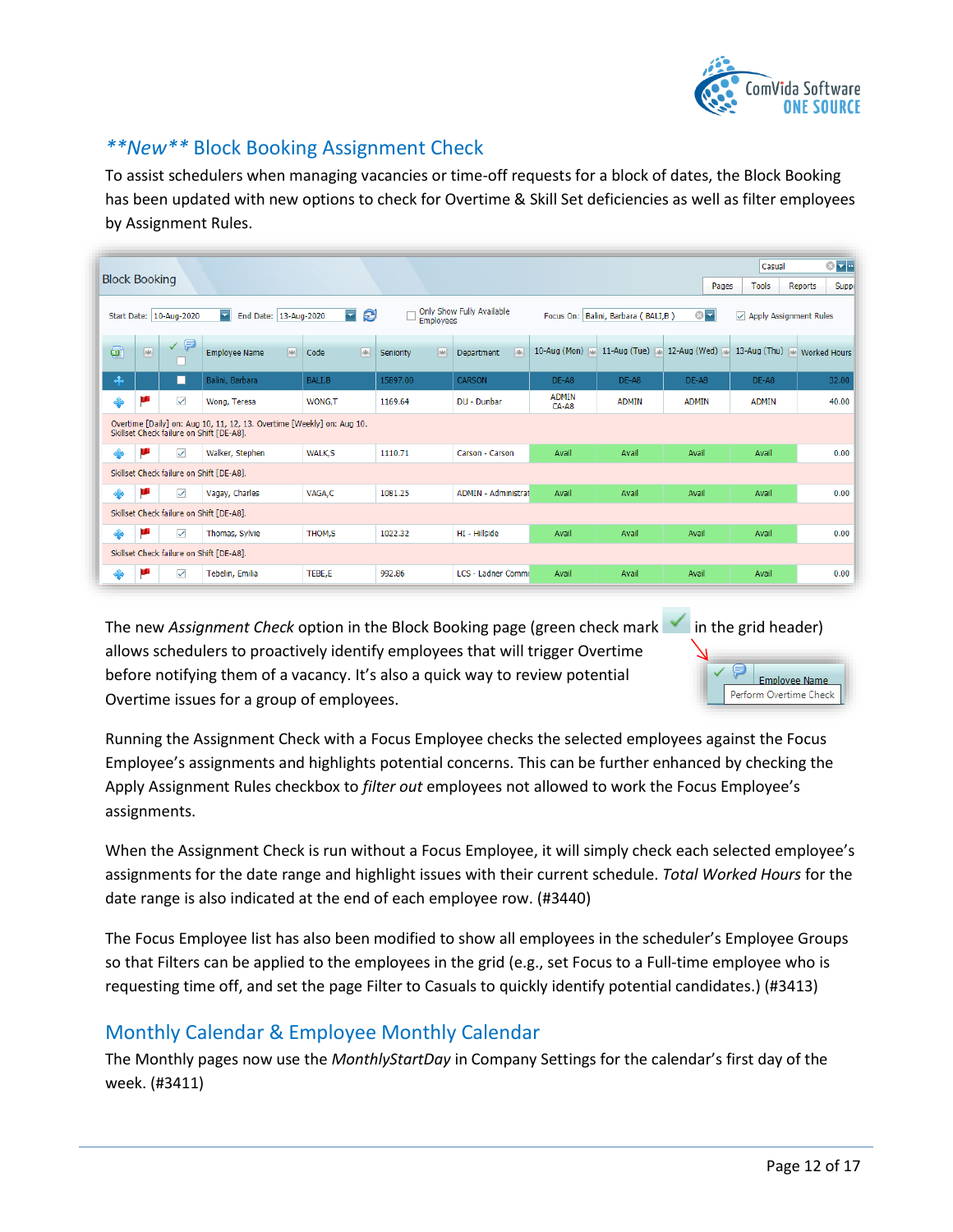

Viewing a month when the Working Date is the last day of the previous month will now correctly display the entire month's assignments. (#3474)

Assignments with a numeric Assignment Type will also be displayed correctly. (#3210)

# <span id="page-12-0"></span>*\*\*New\*\** Tools | Time Swipe Import

The Time Swipe Import can now be configured to import swipes without In/Out indicators. The swipes will be compared against existing assignments and matched accordingly. This will assist sites wishing to use touchless Time Clocks. (#3524)

## <span id="page-12-1"></span>Tools | Shift Handle

When working with an Inactive employee, opening the Shift Handle tool will display a message that the working employee is no longer in the list and the employee criteria grid will be blank, but the employee will

be pre-set in the grid filter. To quickly select the Inactive employee, simply select the Employee Filter option. (#3382)

The Assignment Note textbox is now disabled once a Shift Handle has been completed. It will be reenabled when any of the criteria is changed. (#2569)

| Employee Criteria<br>Employee<br>Filter: | ×<br>Type<br>Block:                 | ш,<br>???-?!?-???-??? |
|------------------------------------------|-------------------------------------|-----------------------|
| <b>Employee Code</b>                     | <b>Display Name</b><br>÷            | Department<br>闽       |
| RAMO,MJ                                  | ⊗⊡                                  | ٠                     |
|                                          |                                     |                       |
|                                          |                                     |                       |
|                                          |                                     |                       |
|                                          |                                     |                       |
| V                                        | C [Employee Code] Equals 'RAMO, MJ' |                       |
|                                          |                                     |                       |

#### <span id="page-12-2"></span>Tools | Assignment Substitution

Changes to Pay Codes during the substitution process will be applied as indicated in the Pay Codes grid. (#3487)

#### <span id="page-12-3"></span>Tools | Freeze Schedules

The default Type Block filter in the Freeze Schedules tool will be set to include all employees to ensure recently terminated or inactive employees are included in the process. (#3402)

#### <span id="page-12-4"></span>Tools | Stat Not Worked

The Stat Not Worked calculation can now be set to check for up to 999 worked assignments up to 999 days prior to the holiday. (#3552)

The process will also no longer error when replacing worked assignments for employees that already have a Stat Not Worked assignment on the holiday. (#3537)

#### <span id="page-12-5"></span>Tools | Payroll Export

The default Type Block filter in the Payroll Export will be set to include all employees to ensure recently terminated or inactive employees are included in the process. (#3402)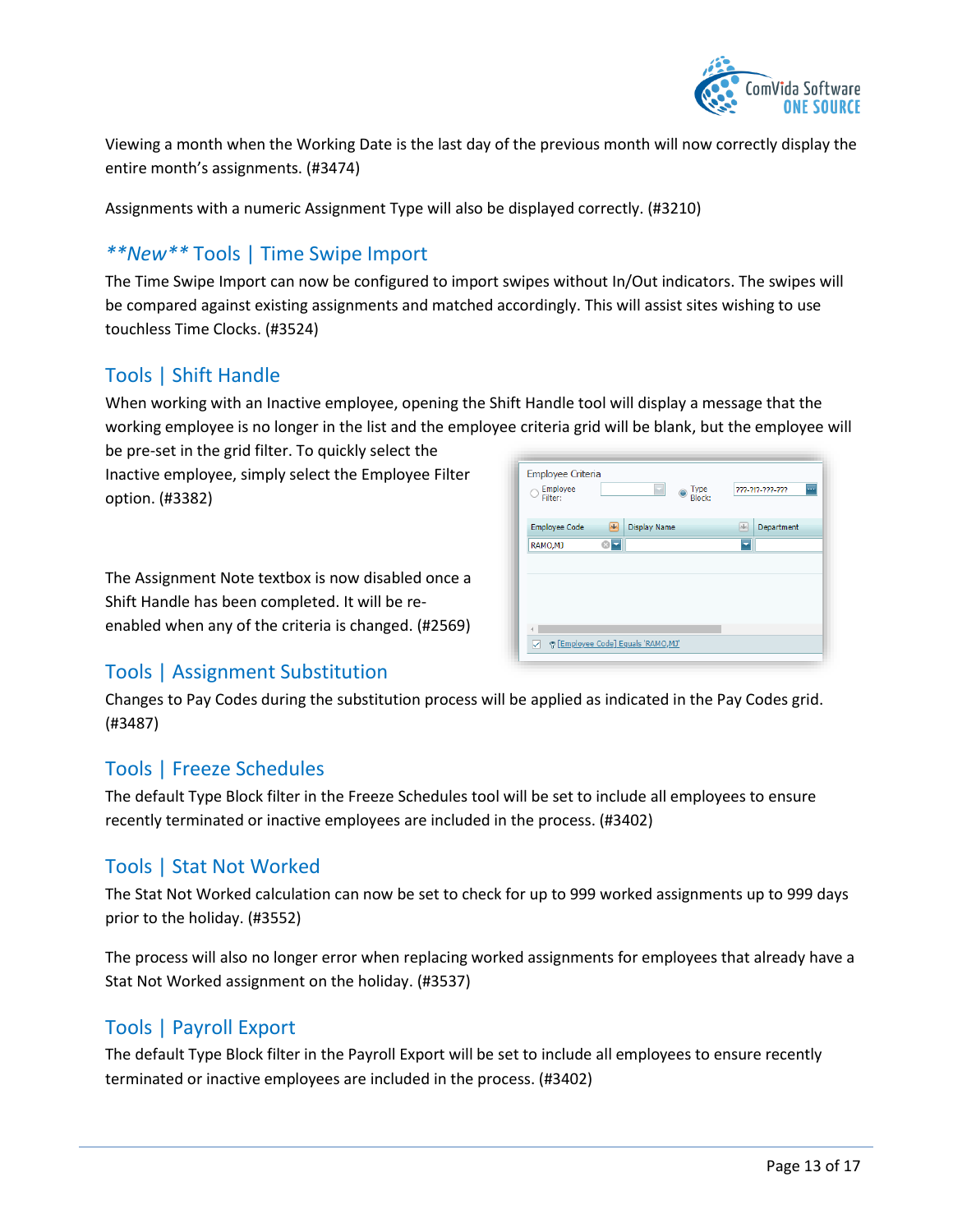

# <span id="page-13-0"></span>Tools | Assignment Export

The default Type Block filter in the Assignment Export will be set to include all employees to ensure recently terminated or inactive employees are included in the process. (#3402)

## <span id="page-13-1"></span>Tools | Global Shift Coverage

Shift occurrences will be saved correctly when created using the Global Shift Coverage tool. (#3420)

# <span id="page-13-2"></span>*\*\*New\*\** Reports | Department Calendar – Consolidation & Vacancies

Multiple departments can now be printed in a consolidated calendar format. Use the Department Type Block to filter and group departments. (#3478)

To assist schedulers with departmental vacancy tracking, the Department Calendar can also be printed with Vacant shifts. (#3463)

| <b>Department Calendar</b><br>Date From: 01-Jul-2020 To: 31-Jul-2020<br>Counted/Paid Only<br>Department: ???-C??-???-???<br>Include To Be Filled Shifts |                                                |                                                          |                              |      |  |  |  |  |  |
|---------------------------------------------------------------------------------------------------------------------------------------------------------|------------------------------------------------|----------------------------------------------------------|------------------------------|------|--|--|--|--|--|
|                                                                                                                                                         |                                                |                                                          | <b>July 2020</b>             |      |  |  |  |  |  |
| Sunday                                                                                                                                                  | Monday                                         | Tuesday                                                  | Wednesday                    |      |  |  |  |  |  |
| 05                                                                                                                                                      | 06                                             | 07                                                       | 08                           | 09   |  |  |  |  |  |
| 00:00-08:00 DE-NA                                                                                                                                       | 00:00-08:00 DE-NA                              | 00:00-08:00 DE-NA                                        | 00:00-08:00 DE-NA            | 00:0 |  |  |  |  |  |
| 08:00-16:00 O'Connor.                                                                                                                                   | 00:00-08:00 Smith, Bruce                       | 08:00-16:00 O'Connor,                                    | 08:00-16:00 O'Connor.        | 08.0 |  |  |  |  |  |
| Sandra                                                                                                                                                  | 08:00-16:00 O'Connor,                          | Sandra                                                   | Sandra                       | 08:0 |  |  |  |  |  |
| 08:00-16:00 Alajane, Sylvie                                                                                                                             | Sandra                                         | 08:00-16:00 Repstein, Harold 08:00-16:00 Alajane, Sylvie |                              | 080  |  |  |  |  |  |
| 08:00-16:00 Repstein.                                                                                                                                   | 08:00-16:00 Alajane, Sylvie                    | 08:00-16:00 DE-D3                                        | 08:00-16:00 Repstein, Harold | 080  |  |  |  |  |  |
| Harold                                                                                                                                                  | 08:00-16:00 Repstein, Harold 08:00-16:00 DE-D3 |                                                          | 08:00-16:00 Caldwell, Wilma  | 08:0 |  |  |  |  |  |
| 08:00-16:00 Caldwell, Wilma                                                                                                                             | 08:00-16:00 Caldwell, Wilma                    | 08:00-16:00 Caldwell, Wilma                              | 08:00-16:00 HI-D3            | 08.0 |  |  |  |  |  |
| 08:00-16:00 HA-D3                                                                                                                                       | 08:00-16:00 Smith, Bruce                       | 08:00-16:00 DU-D3                                        | 08:00-16:00 HI-D3            | 08:0 |  |  |  |  |  |
| 08:00-16:00 HI-D3                                                                                                                                       | 08:00-16:00 HA-D3                              | 08:00-16:00 HA-D3                                        | 10:00-14:00 CO-PT            | 10:0 |  |  |  |  |  |
| 08:00-16:00 HI-D3                                                                                                                                       | 08:00-16:00 HI-D3                              | 08:00-16:00 HI-D3                                        | 13:00-21:00 HA-A4            | 11:0 |  |  |  |  |  |
| 10:00-14:00 CO-PT                                                                                                                                       | 08:00-16:00 HI-D3                              | 08:00-16:00 HI-D3                                        | 13:00-21:00 HA-A4            | 13:0 |  |  |  |  |  |
| 11:00-13:00 Alfred, Joe-bob                                                                                                                             | 10:00-14:00 CO-PT                              | 10:00-14:00 CO-PT                                        | 13:00-21:00 HA-A4            | 13:3 |  |  |  |  |  |
| 11:00-13:00 Danbar, Rena                                                                                                                                | 11:00-13:00 Alfred, Joe-bob                    | 13:30-15:30 HA-PT                                        | 13:30-15:30 HA-PT            | 13:3 |  |  |  |  |  |
| 44-00-45-00-11------ C-L-L                                                                                                                              | <b>11.00.13.00.11</b>                          | LAO 1600 BE BE                                           | <b>LADD SCAD BE BE</b>       | 44.0 |  |  |  |  |  |

# <span id="page-13-3"></span>Reports | Assignment Sheets

Employee Assignments for up to 31 days can now be printed on one page when a legal format is used. (#3464)

## <span id="page-13-4"></span>Reports | Assignment Calendar

The Assignment Calendar report no longer times out when creating the report for a single employee. (#3573)

## <span id="page-13-5"></span>Reports | Assignment List

To assist schedulers and managers when checking for employee verification, assignments can now be filtered on the *Verified* flag. (#3404)

This report now counts Transferred hours *after* they have been exported to Payroll. (#3512)

## <span id="page-13-6"></span>Reports | Availability

The Availability report will automatically print a separate row for each Employee, Shift, Start Time, End Time and Pay Code combination. This is especially useful for sites with multiple Available shifts. (#3478)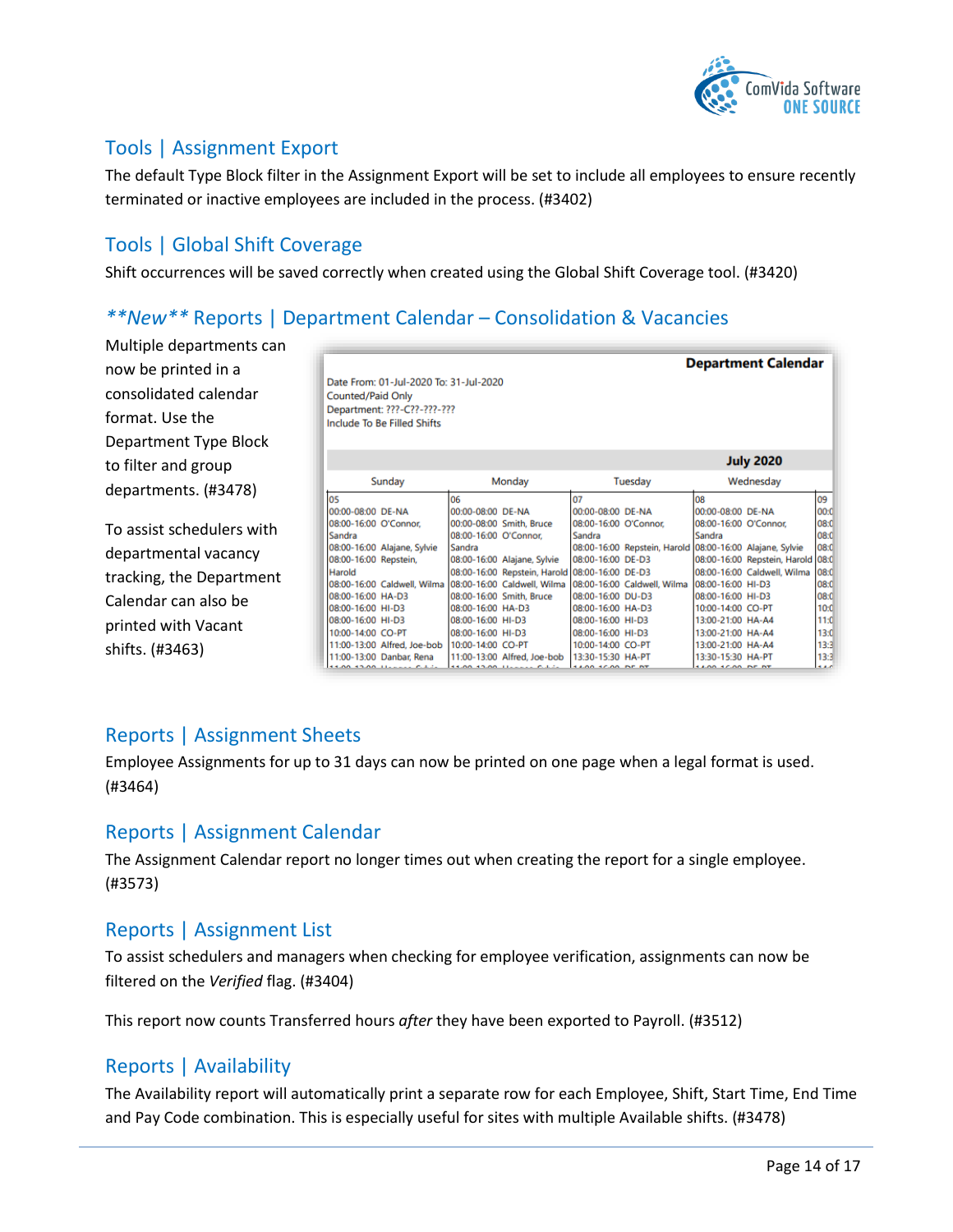

# <span id="page-14-0"></span>Reports | Payroll Data

The Pay Code Summary report now includes the assignment's *Payroll Item* code in the report. (#3447)

Assignments with a blank Unit will also be included in the report. (#3195)

|                                                                                |               | <b>Payroll Data (PayCode Summary)</b> |                   |      |                          |              |  |  |  |
|--------------------------------------------------------------------------------|---------------|---------------------------------------|-------------------|------|--------------------------|--------------|--|--|--|
| Date From: 07-Feb-2020 To: 13-Feb-2020<br>Employee Type Block: ???-?!?-???-??? |               |                                       |                   |      |                          |              |  |  |  |
| <b>Paycode</b>                                                                 | <b>PRItem</b> | <b>Description</b>                    | <b>Department</b> | Unit | <b>Cost Centre</b>       | <b>Hours</b> |  |  |  |
| Asleep                                                                         | 0550          | Asleep                                | Carson            |      |                          | 48.00        |  |  |  |
|                                                                                | 0550          | Asleep                                | Carson            |      | <b>RES</b>               | 8.00         |  |  |  |
|                                                                                |               |                                       |                   |      | Total for 0550:          | 56.00        |  |  |  |
|                                                                                |               |                                       |                   |      | <b>Total for Asleep:</b> | 56.00        |  |  |  |
| <b>BANKOT</b>                                                                  | 0210          | <b>Banked Overtime Earned</b>         | CO-OP             |      |                          | 2.50         |  |  |  |
|                                                                                | 0210          | <b>Banked Overtime Earned</b>         | CO-OP             |      | <b>GRANT</b>             | 0.75         |  |  |  |
|                                                                                | 0210          | <b>Banked Overtime Earned</b>         | CO-OP             |      | <b>SIL</b>               | 12.00        |  |  |  |
|                                                                                |               |                                       |                   |      | Total for 0210:          | 15.25        |  |  |  |
|                                                                                |               |                                       |                   |      | <b>Total for BANKOT:</b> | 15.25        |  |  |  |

## <span id="page-14-1"></span>Setup | Shifts

The Shift setting for *Show on Shifts TBF* has a new option to show a shift as under-filled when either the Hours or Employees are short. (#3222)

# <span id="page-14-2"></span>Payroll

## <span id="page-14-3"></span>*\*\*New\*\** Reversing Adjustments

Prior and current period adjustments can be reversed using the new Reverse button  $\left(\frac{1}{2}\right)$ . Reversals of prior period Adjustments will be created in the current pay period with the original date. Both current and future period adjustments can also be deleted when only INPD, AMPD pool values are non-zero. (#3380)

| Adjustments From: 202003 [27-Jan-2020 to 09-Feb-2020] |      |        |      |                          |  |  |
|-------------------------------------------------------|------|--------|------|--------------------------|--|--|
|                                                       | Year | Period | Date | <b>Item Code</b>         |  |  |
|                                                       |      |        |      |                          |  |  |
| 日重                                                    | 2020 | 3      |      | 09-Feb-2020 7400A - INCO |  |  |
| G                                                     | 2020 | 17     |      | 09-Feb-2020 7400A - INCO |  |  |

An employee can now have two adjustments for the same Item, Department, Unit, Position, Cost Centre, and EI as long as they were not created for the same Calculate Period runs. (#3332)

## <span id="page-14-4"></span>Transaction Registers

Dropdown lists in the both the Transaction Register and the Employee Transaction Register will now accept multiple characters before the list is filtered. (#3383)

#### <span id="page-14-5"></span>Employee Amounts

Amounts with a non-zero POOL value will no longer be available for deletion. (#3351)

## <span id="page-14-6"></span>*\*\*New\*\** Payroll Type Block Settings

New PR Settings have been added for sites that use the PR Type Block to filter reports and tools in Payroll. Setting the *UsePRTypeBlockDefault* to Yes will automatically default the Employee Criteria selection in tools and reports to the PR Type Block, and the default Type Block value can be adjusted by changing the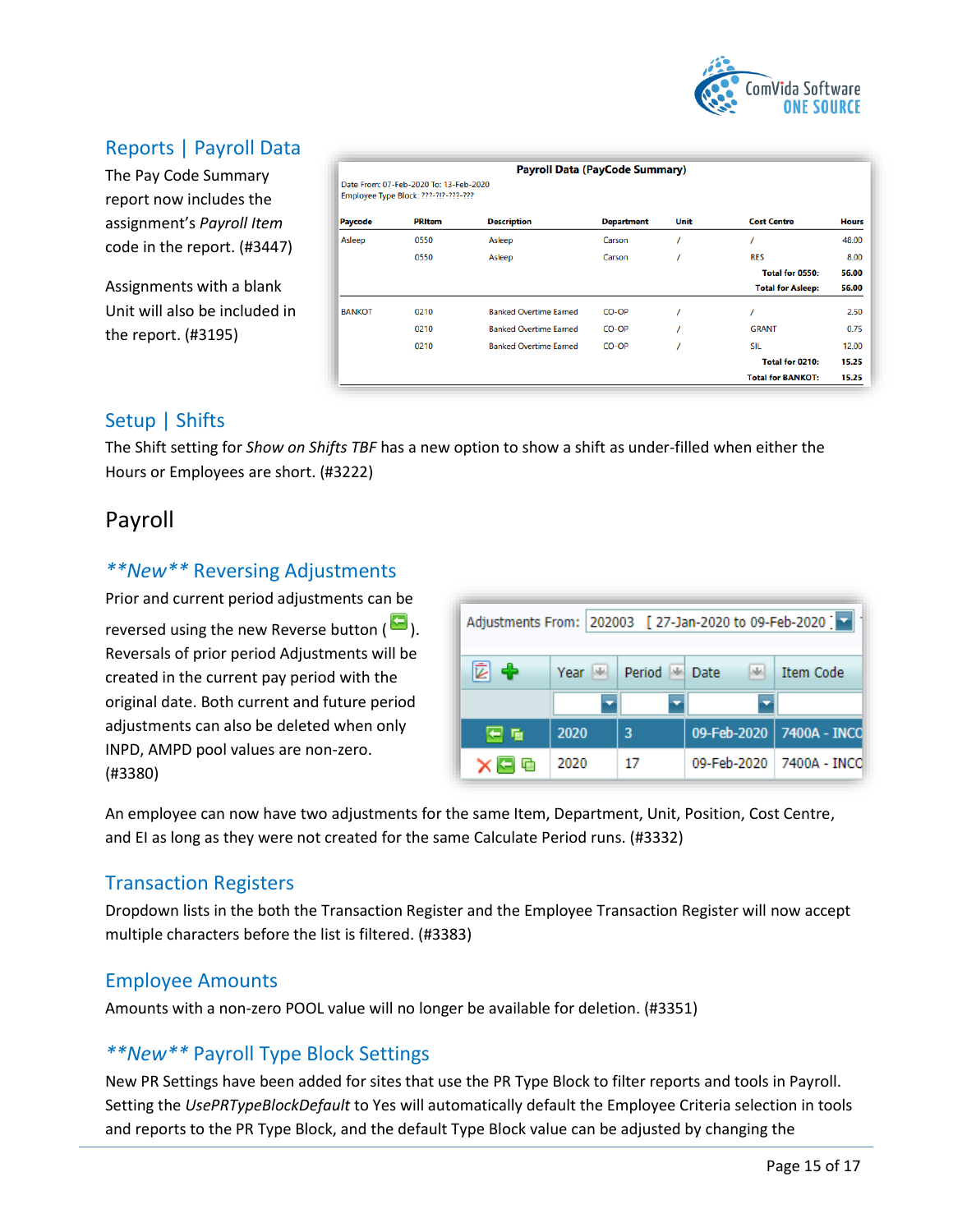

*DefaultPRTypeBlock* setting. Use caution when changing the Default PR Type Block to ensure all appropriate employees are included in the process. (#3444)

## <span id="page-15-0"></span>*\*\* New \*\** Tools | HSCIS Extract

Several new fields have been added to the HSCIS file specifications and these new fields are included in both the HSCIS reports and the extract file. (#3545)

## <span id="page-15-1"></span>Tools | Apply HR Defaults

A new option in the Apply HR Defaults tool gives Payroll users the option of creating duplicate transactions when changes to an employee's defaults result in merged Amounts. When the checkbox is unchecked, duplicate transactions will be deleted. (#3465)

## <span id="page-15-2"></span>Tools | PIER Check

Employees with a CPP Exempt date will now be flagged as exempt in the tool and excluded from all CPP calculations. (#3525)

## <span id="page-15-3"></span>Tools | Email Pay Slips

The Copy watermark will only be included the second time a pay slip is emailed to an employee. (#3551)

# <span id="page-15-4"></span>Tools | Export ROE tool

The Export ROE process will now report the employee's earnings when there are two or more of the same items in the employee's Amounts. (#3377)

The process will also avoid file naming errors by removing special characters from the username prior to creating the ROE submission file name. (#3338)

#### <span id="page-15-5"></span>Tools | HBT Extract

The LTD Coverage flag (LTDCvg) will be set correctly during the extract. (#3482)

#### <span id="page-15-6"></span>Tools | Report Writer

Reports will no longer error when an employee's EI class is not set. (#3422)

#### <span id="page-15-7"></span>Reports

All employee-based Payroll reports will sort by Employee Name (rather than code) when the *ReportSortByName* Payroll setting is True. (#3345)

Employee-based reports will also print the PR Type Block in the criteria when it has been selected. (#3509)

Reports printed for an Item Type Block filter that includes inactive items will now include these items when there is associated data; however, the inactive items will not be included in the Item criteria list. (#3470)